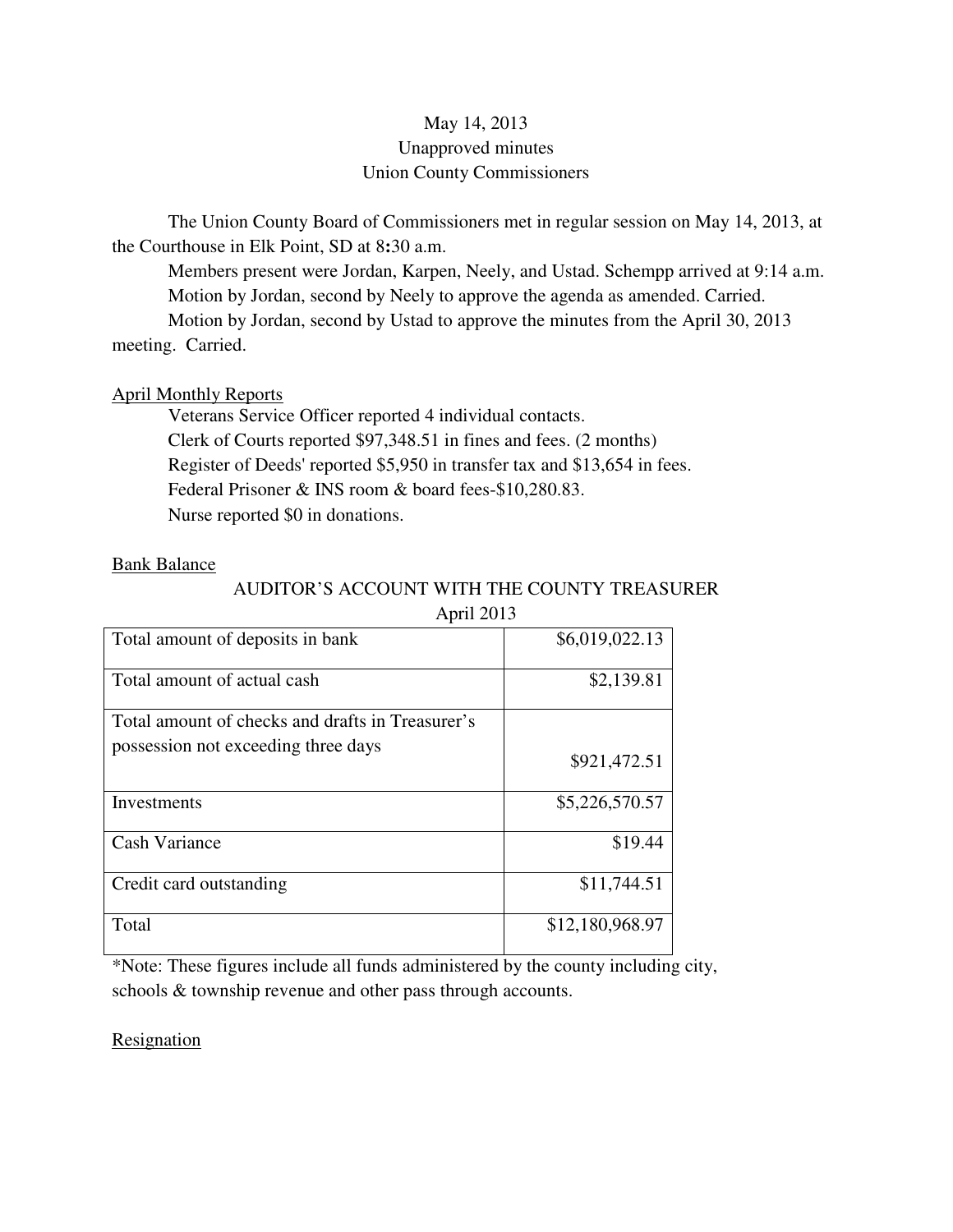Motion by Jordan, second by Neely to accept the resignation of Carolyn Butler, PT clerk for Aud/Treas, effective May 24, 2013. Carried. Chairman thanked Butler for her service to the county and wish well for the future. Carried.

# Fuel Quote

 Motion by Ustad, second by Jordan to approve the fuel quote from Turkey Ridge Oil for #2 Diesel at \$3.077 per gallon. Carried. (SE Farmers Elevator quoted at \$3.091)

# WIC Contract

Motion by Ustad, second by Neely to approve the WIC contract for FY 2014. Carried.

# Abatements

 Motion by Neely, second by Ustad, to approve application #2013-009 from James Wankum due to parcel 05.01.08.1040 being double assessed with adjoining parcel for years 2006-2012. Abate: NSC-\$ 45.31; DV school-\$299.98; DV Emergency Services- \$15.25Union Co- \$59.89; Union Opt out-\$2.83-Total \$423.26; Carried.

### Personnel

 Motion by Ustad second by Neely to approve the following: New hire- Weed: Wyatt Chicoine –May 3, 2013 – Assistant Field Supervisor \$13.39/hr; Sprayers: Rebecca Hawley –May 8, 2013 - \$11/hr; Casson Dennison –May 8, 2013 - \$11/hr; Carried.

### Executive Session

 Motion by Ustad, second by Neely to enter executive session at 8:48 to discuss evaluations. Carried. Chairman declared them out of executive session at 9:06.

### Department Head Reports

 The following department heads reported to the board: Supt. of Bldgs and Grounds Sexton; Zoning Director Henze (reported on storm water discharge policy) Director of Equalization Steckelberg (pictometry, application process for an appraiser).

#### Executive Session

 Motion by Jordan, second by Neely to enter executive session at 9:26 to discuss personnel. Carried. Chairman declared the board out of session at 9:32.

### Recess

Chairman declared a five minute recess at 9:34.

# Highway/EMA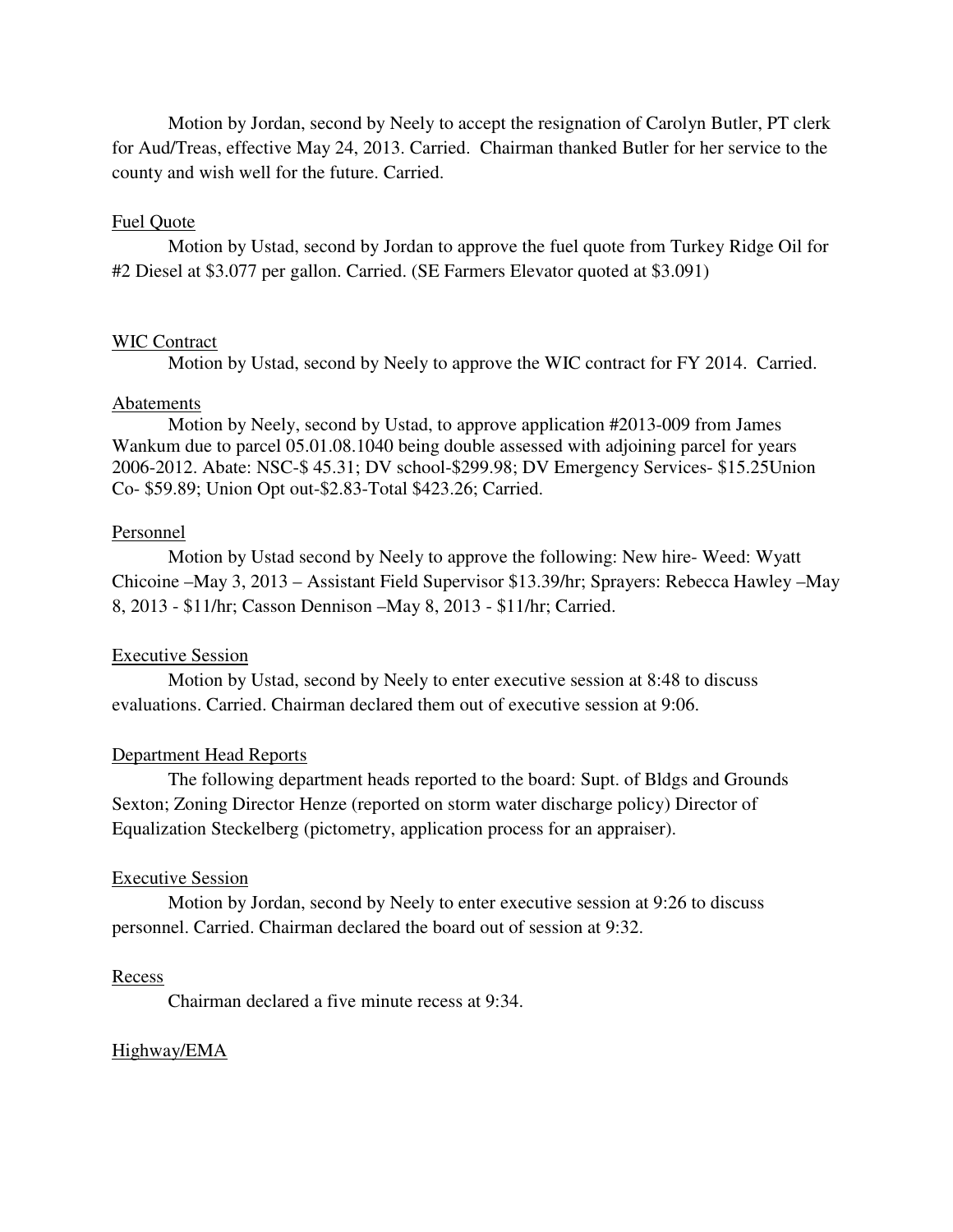PWA Roggow met with the board to discuss various matters. Discussion took place regarding the prospect of borrowing money to proceed with the highway building project. More information will be gathered before making a determination.

# Malt Beverage Renewals

 Motion by Jordan, second by Schempp to approve all the malt beverage renewals listed except Farmers Interstate Speedway (no application filed): Dakota Dunes Country Club; Two Rivers,Inc; H & H Enterprises; Brown Properties (Package Malt Beverage); Dunes General Store; Spink Café and Golden Racing Corp. Carried.

#### **Recess**

Chairman declared a recess at 10:17 until 10:30.

# Sheriff

 Sheriff submitted a list of items for surplus. Motion by Jordan, second by Schempp to surplus the items Sheriff Limoges presented to the board – some items for sale, some to be disposed. Carried.

### Executive Session

 Motion by Schempp, second by Ustad to enter executive session at 10:46 to discuss personnel. Carried. Chairman declared the board out of session at 10:50.

# Public Building

 Bldg. and ground Supt. Sexton met with the board to discuss the upcoming retirement of his assistant custodian. A job description and title will be determined along with hours and wage for the next assistant.

### Claims

 Motion by Jordan, second by Neely to approve the following claims. Carried. The following claims have been audited, approved and warrants drawn on the same: Bi-Weekly payroll for 05-17-13: Auditor \$77.28; Treasurer \$322.92; Election: \$77.28; State's Attorney \$608.10; Public Building \$738.18; Register of Deeds \$625.57; Sheriff \$33,539.25; Nurse \$170.55; WIC \$289.94; Weed \$525.00; Hwy \$21,941.77; EMA \$283.80. Ace Engine & Parts (Repair) \$16.92; Ace Group (Repair) \$1,578.47; Alcester Union (Ad/Legals) \$342.04; Alliance Communication (Util) \$186.79; Am San (Supp) \$694.36;Barnes Distribution (Supp) \$172.29; Beresford Municipal Telephone (Util) \$338.72; Beresford Republic (Legals) \$308.66; Bernies Lawn & Garden (Supp) \$187.58; Bierschbach Equip (Supp/Repair) \$731.70; Boyer Trucks Sioux Falls (Supp) \$437.39;Campbell Supply (Supp) \$84.95; Century Link (Util) \$1,255.26; Chesterman Co (Water) \$120.00; City Of Alcester (Util) \$51.35; Concrete Materials (Hwy Const) \$9,393.00;Continental Research Corp (Supp) \$445.93; Country Estates (Maint) \$515.65;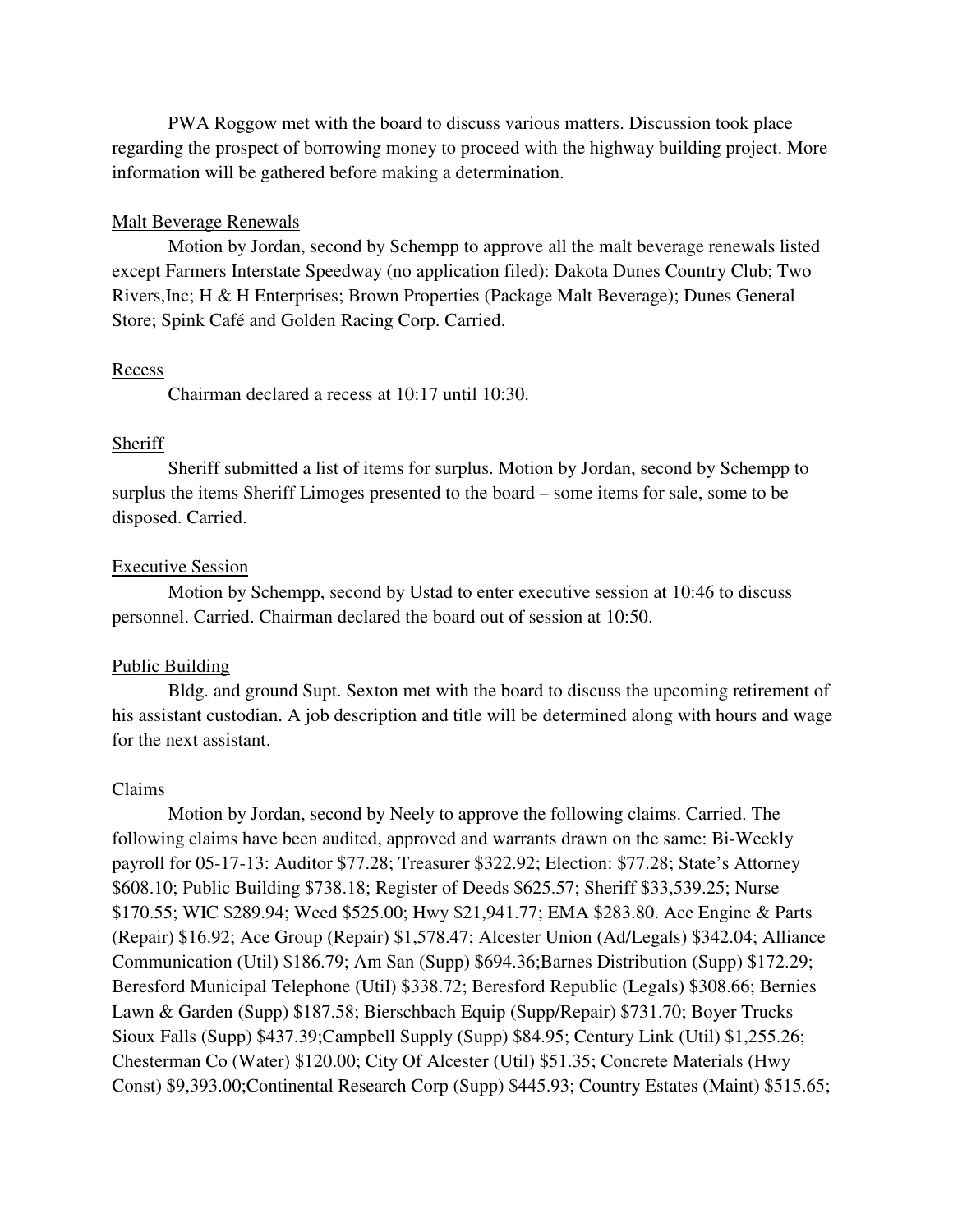D-P Tools (Repair) \$139.22; Dakota Dunes North Sioux City Times (Legals) \$374.37; Dakota Rigger & Tools (Repair) \$227.10; Denise Cody (MI Hearing) \$30.00; Dept of Revenue (Malt Beverage Renewals) \$1,000.00; Dept of Revenue (License) \$12.00; Diesel Specialities (Repair) \$7.28; Document Depot & Destruction (Maint) \$80.00; Fastenal Company (Supp) \$163.41; Filter Care (Supp) \$133.15; Foulk Bros Plumbing (Maint) \$205.00; G & H Distributing (Repair) \$340.50; Guarantee Oil Co (Supp) \$216.50; Hickory Tech (Util) \$122.70; Hollaway Const Co (Road Const/Excise Tax) \$49,545.48;Hydraulic Sales (Repair) \$163.50; Janitor Depot (Supp) \$556.28; Jim Hawk Truck Trailers (Supp/Repair) \$260.59; Karen Swanda (MI Hearing) \$30.00; Katie Johnson (Public Defender) \$2,359.51; Knoepfler Chevrolet (Repair) \$37.00; Knology (Util) \$207.01; Leader Courier (Legal) \$375.43; Lewis & Clark BHS (Care) \$298.00;Lucy Lewno (MI Hearing) \$299.17; Lyle Signs (Supp) \$4,007.70; Matheson (Supp) \$439.21; Medical Waste Transport (Maint) \$85.53; Michael McGill (MI Board) \$3,221.35; Minnehaha County Regional Juv Detention (Care) \$2,704.99; Mobile Brake Svc (Repair) \$260.00; Noll Collection Svc (Collections) \$82.50; Northern Safety Co (Supp) \$86.84; Nygren's True Value (Repair/Supp) \$79.00; O'Reilly Auto Parts (Repair) \$480.81; Office Elements (Supp) \$510.03; Ollies Drive Inn (Meals for Jail) \$8,033.00;Pamela M Scheid (Transcripts) \$485.70; Pathology Medical Svc (Autopsy) \$275.00;Pedersen Machine (Maint) \$27.30; Perkins Office Solutions (Supp) \$498.58; Peterson, Stuart, Rumpca & Rasmussen (Public Defender) \$7,078.53; Petes Produce (Repair/Supp) \$170.28; Pioneer Drug (Drugs) \$491.34; Pyle Automotive (Maint) \$80.25; RDJ Specialties (Supp) \$887.98; Road Machinery & Supp (Supp) \$205.59; Sams Club (Supp) \$160.80; SD State Health Lab (Well Test) \$25.00; SDACO/M&P Fund (Modernization/Preservation) \$774.00; Select Parts (Supp) \$92.62; Servall Towel & Linen (Towel Svc) \$75.61; Shepherd Reporting (MI Hearing) \$82.50; Sheriff of Woodbury County (Return) \$33.29; Sioux City Ford (Maint) \$98.70; Sioux Falls Two-Way Radio (Maint) \$180.00; Sioux Laundry (Wash for Jail) \$610.98; Sooland Bobcat (Supp) \$50.00; Standard Ready Mix (Hwy Const) \$2,605.50; Stephanie Ryan (Fuel) \$115.13; Sturdevant's Auto Parts (Supp/Repair) \$530.10; Thermo King Christensen (Repair) \$25.00; Turkey Ridge Oil (Diesel Fuel) \$48,155.05; Us Bank Natl Assoc (Supp) \$25.25; Verizon Wireless (Util) \$157.33; Volunteers of America (Care) \$3,300.00; Wheelco (Repair) \$643.58; Woodbury County Disaster Svcs (Maint) \$2,056.23; Yankton Co. Sheriff (Return MI) \$50.00;

# District Meeting

 Discussion took place on hosting the district meeting with tentative date set for June 26 and location in Elk Point.

# Executive Session

 Motion by Ustad, second by Schempp to enter executive session at 11:26 to discuss evaluations. Carried. Chairman declared out of session at 11:45.

# **Adjournment**